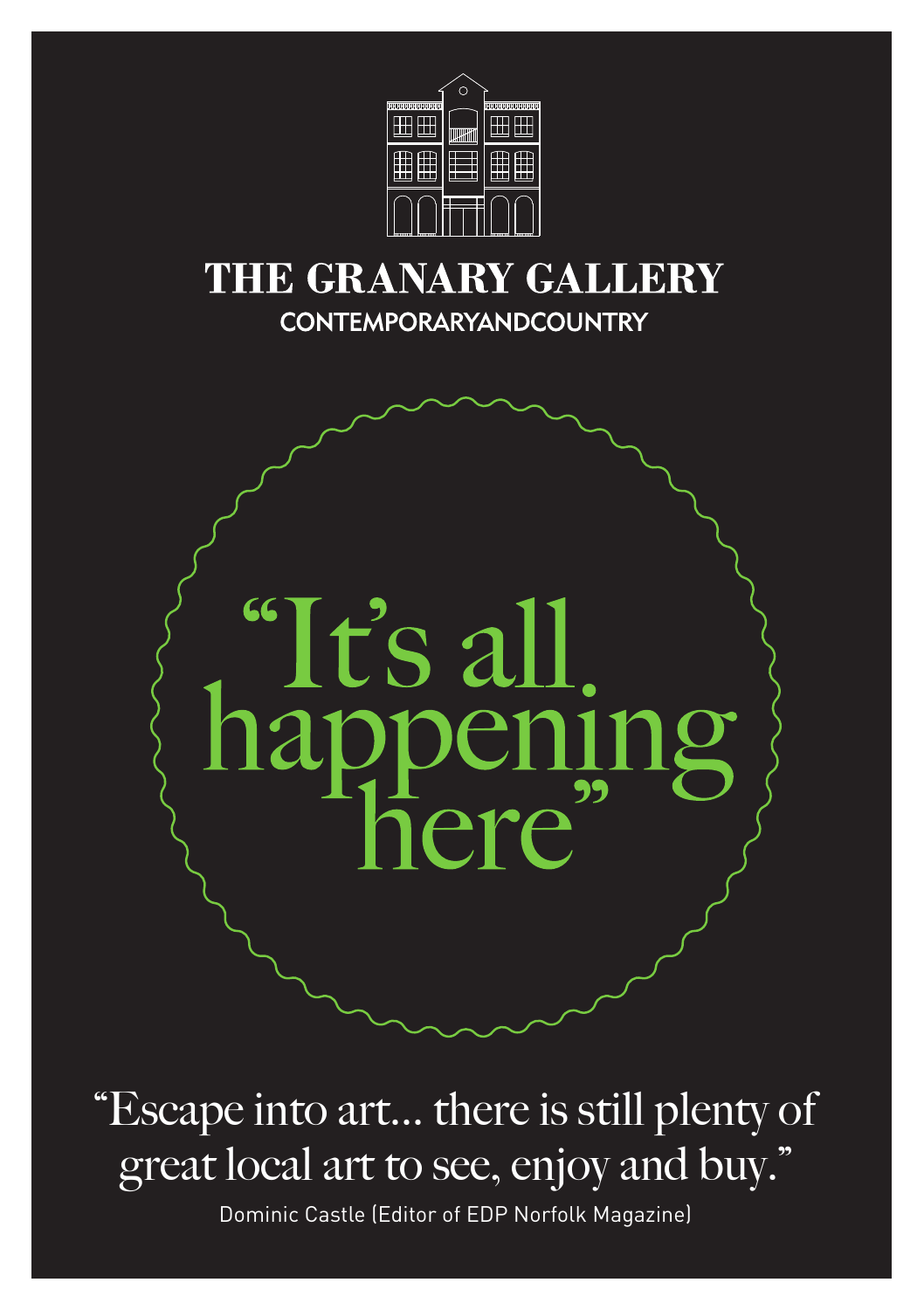













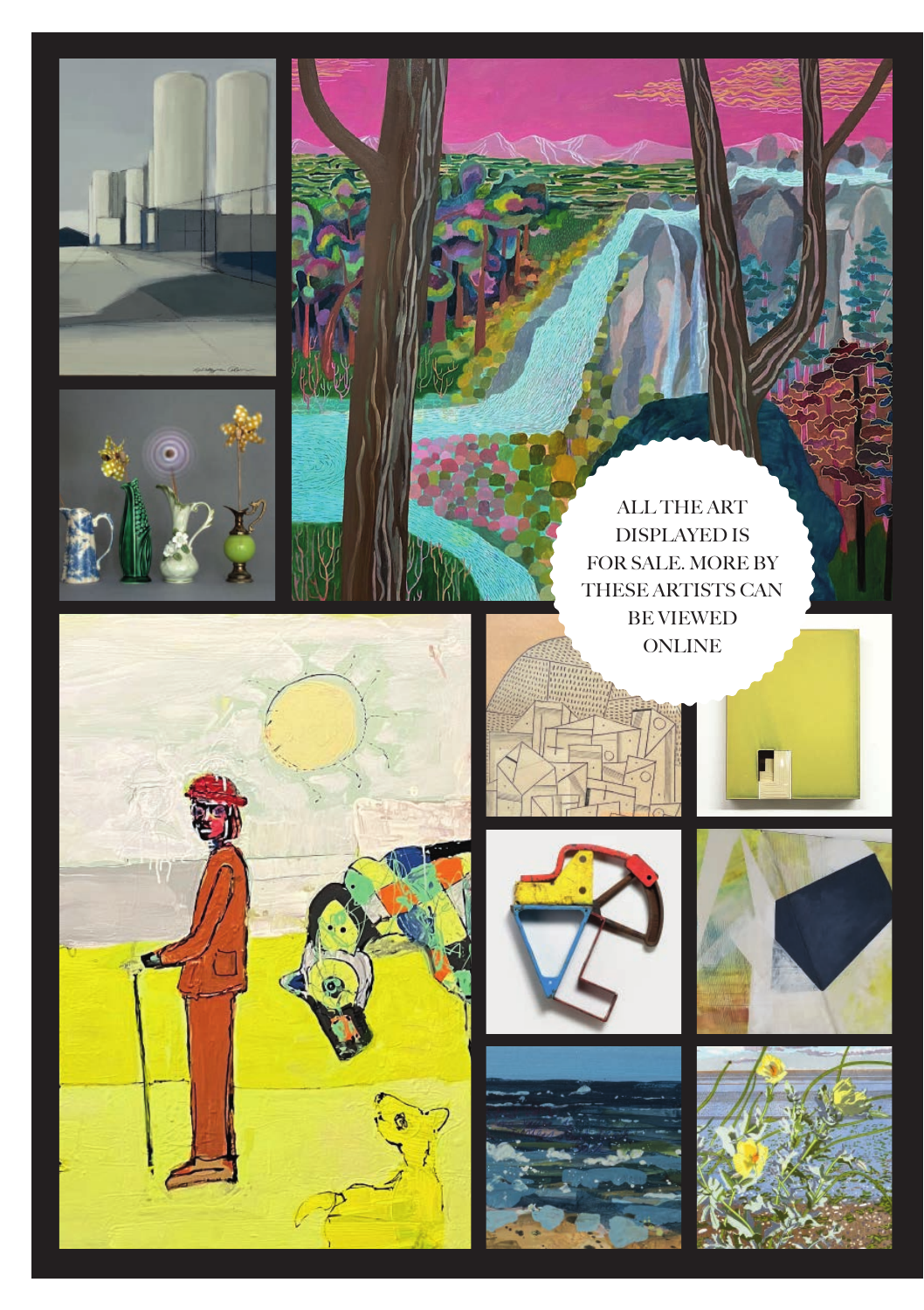

# If you are looking for something spot on for your wall at home, it'll be here!

**Welcome to Contemporary and Country's (C&C)** first exhibition of contemporary art by established artists, that kicks off a series of seasonal selections to run throughout 2022. These installations will include paintings, drawings, prints, sculpture, photography and selected handmade objects by artists and makers based in or close to Norwich and its sphere of influence across Norfolk, Suffolk and Cambridgeshire. Their fresh, innovative work reflects the unique qualities of the people and landscape of East Anglia. While locally sourced, the assembled artworks have been selected by C&C to complement the cleaner lines of the contemporary British and European furniture, lighting, and soft furnishings with internationally recognisable brand names for sale at THE GRANARY – on the second floor of this flagship store.

The first installation for – SPRING 2022 – will run from April 1, featuring recent work by influential artists, based here. On select days, throughout the season C&C will

display one-off, handmade glass, ceramic and wooden objects to complement the art on the walls, making it easier for you to make to most of your home.

In August 2021, Arts Council England published research called A High Street Renaissance: How arts and culture bring people and pride back to our high streets. In response to this, C&C have joined forces with Jarrold to bring retail and cultural expression together through art and to celebrate civic pride in the City of Norwich.

Emerging from the COVID pandemic, it is important for us all to re-establish cultural activity in the city, adding to a more enjoyable experience in Norwich's creative quarter. THE GRANARY GALLERY is well placed on Bedford Street as a new art space. It is close to East Gallery (NUA's dedicated gallery), Fairhurst Gallery, Moosey Art and Mandells Gallery in Elm Hill, all within ten minutes walk, strengthening the City's art trail.

MARY BLUE • KATARZYNA COLEMAN –• POLLY CRUSE • AMANDA EDGCOMBE LINDA JAMIESON • JOHN KIKI • IVY SMITH •TELFER STOKES • LIZ TAUNT • MOLLY THOMSON –